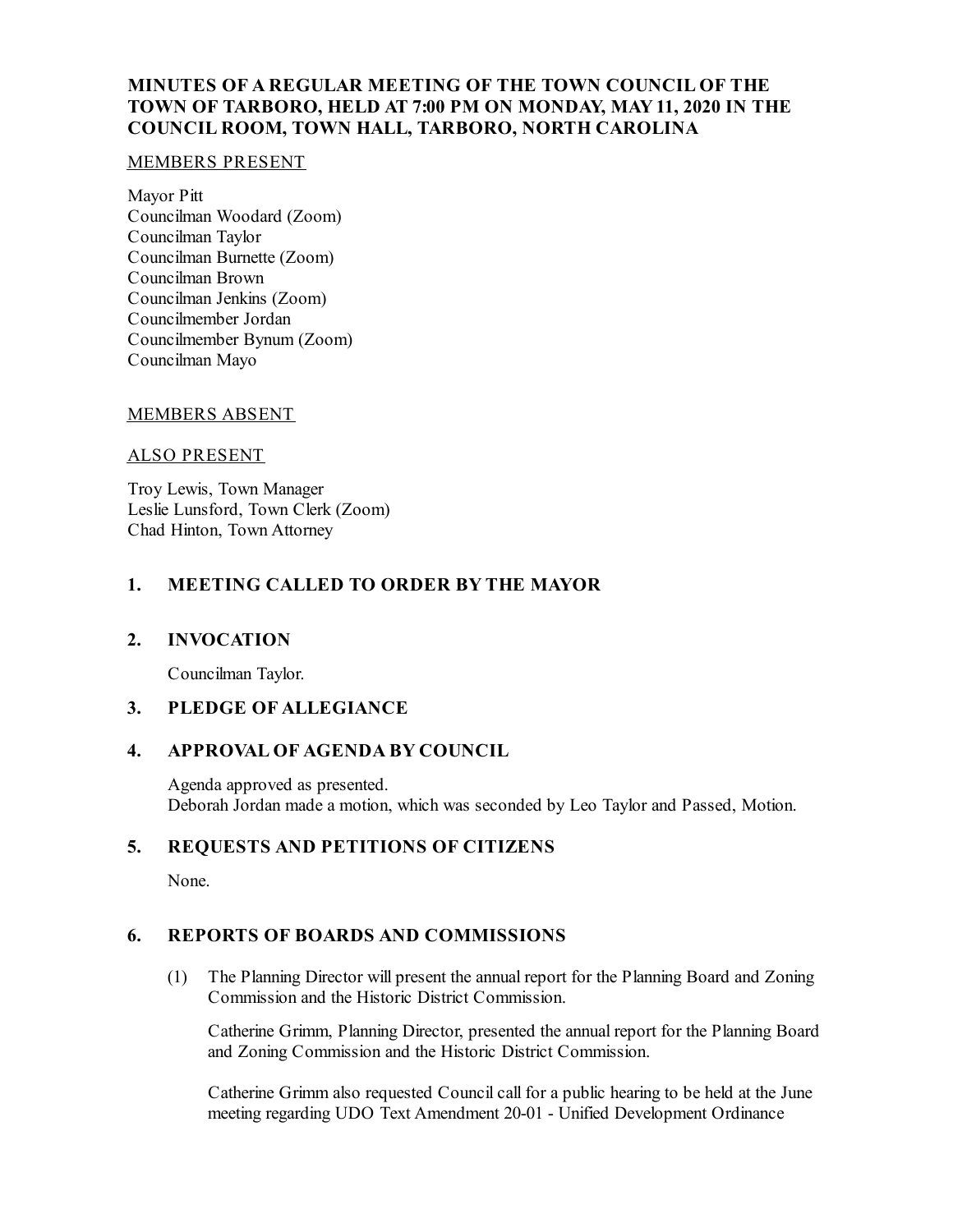(UDO) and Zoning Map.

John Jenkins made a motion, which was seconded by Othar Woodard and Passed, Motion.

## **7. TOWN MANAGERS RECOMMENDATIONS**

### **Consent Items**

Consent Items approved as presented. Clarence Brown made a motion, which was seconded by Leo Taylor and Passed, Motion.

- (1) Approve minutes of the April 13, 2020 regular meeting.
- (2) Tax Collector's Report
- (3) Budget Transfers

### **Action Items**

## **(4) Utilities - Annual Charge Off of Uncollectable Bills**

Councilapproved the list of uncollected utility bills and authorized the Collector of Revenue to charge off utility bills of 196 former accounts which amount to \$106,900.10.

Leo Taylor made a motion, which was seconded by John Jenkins and Passed, Motion.

### **(5) Minimum Housing Standards - 910 Martin Luther King, Jr. Drive**

Counciladopted Ordinance 20-03 giving the owner(s) (30) thirty days to comply with the Code Enforcement Officer's order. Othar Woodard made a motion, which was seconded by John Jenkins and Passed, Motion.

#### **(6) One North Carolina Fund - Sara Lee Expansion**

Council executed the Local Government Grant Agreement to receive \$500,000 in grant funds from the North Carolina Department of Commerce for the expansion of Sara Lee Frozen Bakery.

Othar Woodard made a motion, which was seconded by Sabrina Bynum and Passed, Motion.

## **(7) Residential Dev. Incentive Program - Cambridge Commons Phase II Agreement**

Councilentered into an Agreement for Installation of Streets and Utilities with Four Seasons Properties to extend water, sewer, and street infrastructure to develop thirtytwo residential lots in Tarboro.

Clarence Brown made a motion, which was seconded by Deborah Jordan and Passed, Motion.

# **8. OTHER REPORTS**

A. Town Manager